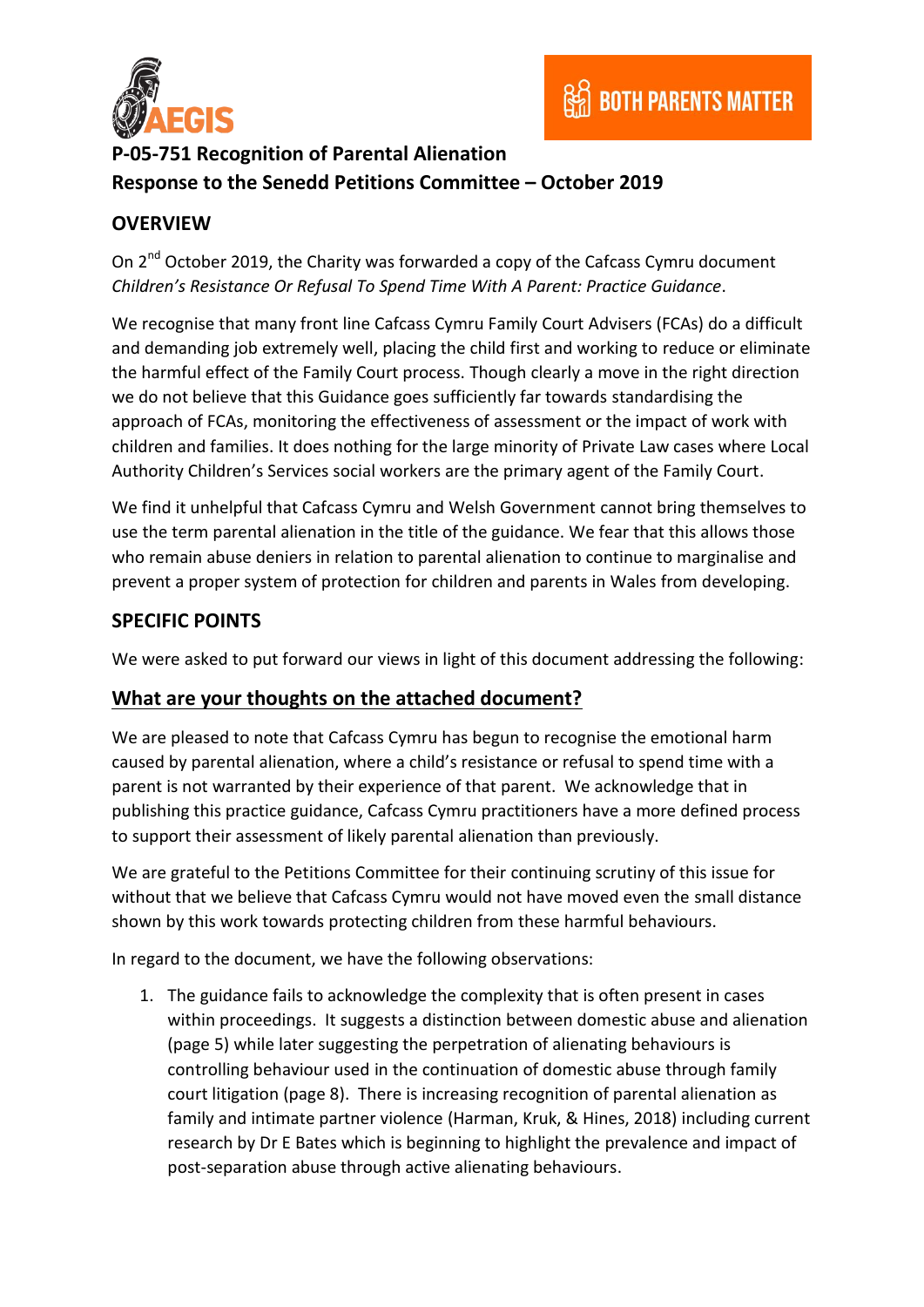

- 2. There seems to be insufficient understanding of the factors which contribute to the emotional impact on the child (page 6). Absent is a recognition of the contribution statutory services and the legal process make to the emotional impact on a child. Delays, failure to identify behaviours as alienating at the earliest opportunity and to act promptly, contribute to the largest factor in embedding alienation in a child – the length of time a child is not having direct parent-child time. There is no guidance or recommendation on ensuring that safe parent-child time is maintained during the assessment process.
- 3. There is a failure to adequately acknowledge that *allegations* of abuse, neglect or domestic violence are a significant feature of alienation. This is clearly stated as a feature of justified rejection (page 7). A child's justified rejection would be likely if there was *actual* abuse or domestic violence. A focus on allegations without seeking evidence or an early finding of fact risks identifying a child's rejection as justified, when in fact the child may be alienated (Bernet, Gregory, Reay, & Rohner, 2017). In consideration of this, there is no reference made to the qualitatively different response between a child's rejection of a parent when justified and unwarranted. We have noted in our practise that parents who are prevented from seeing their child, subject to false allegations and breaches of court orders, are scoring in the moderate to high range on the SafeLives DV Risk Indicator Checklist.
- 4. Similarly with reference to the child feeling unsafe or very unhappy in the care of a parent (page 7). An alienated child can appear very distressed even at the thought of spending time with a parent – this is the essence of alienation. Such a response is not a factor of their relationship with that parent. The suggestion is that this as an identifier of justified rejection – when it can also be an identifying factor in alienation. There is no reference to the qualitatively different response in a child, particularly the splitting, idealisation and devaluation which is present in alienation. This is a clinically relevant marker of likely alienation (Bernet et al., 2017)
- 5. The guidance suggests that there is a limited evidence base for effective intervention (page 13). This is not the case. While there is limited evidence for a specific intervention or protocol in the UK, there is much to support the elements required in a tailored intervention as reported in the Templer et al. (2017 ) paper referenced (page 19). Alienation cases are complex and it is unlikely that a single validated protocol will be forthcoming for all cases.
- 6. It is noted that "Cafcass Cymru does not provide advice or recommendations as to interventions when alienating behaviours has been found to be the key feature in the case" )page 13). We would ask what this means in practice when alienation has been determined. If Cafcass Cymru are unable or unwilling to offer advice or recommendations, when they do so in all other cases – how can they effect their responsibilities? This seems to suggest that Cafcass Cymru staff are not sufficiently trained to protect children from harm, which we sought to redress by raising our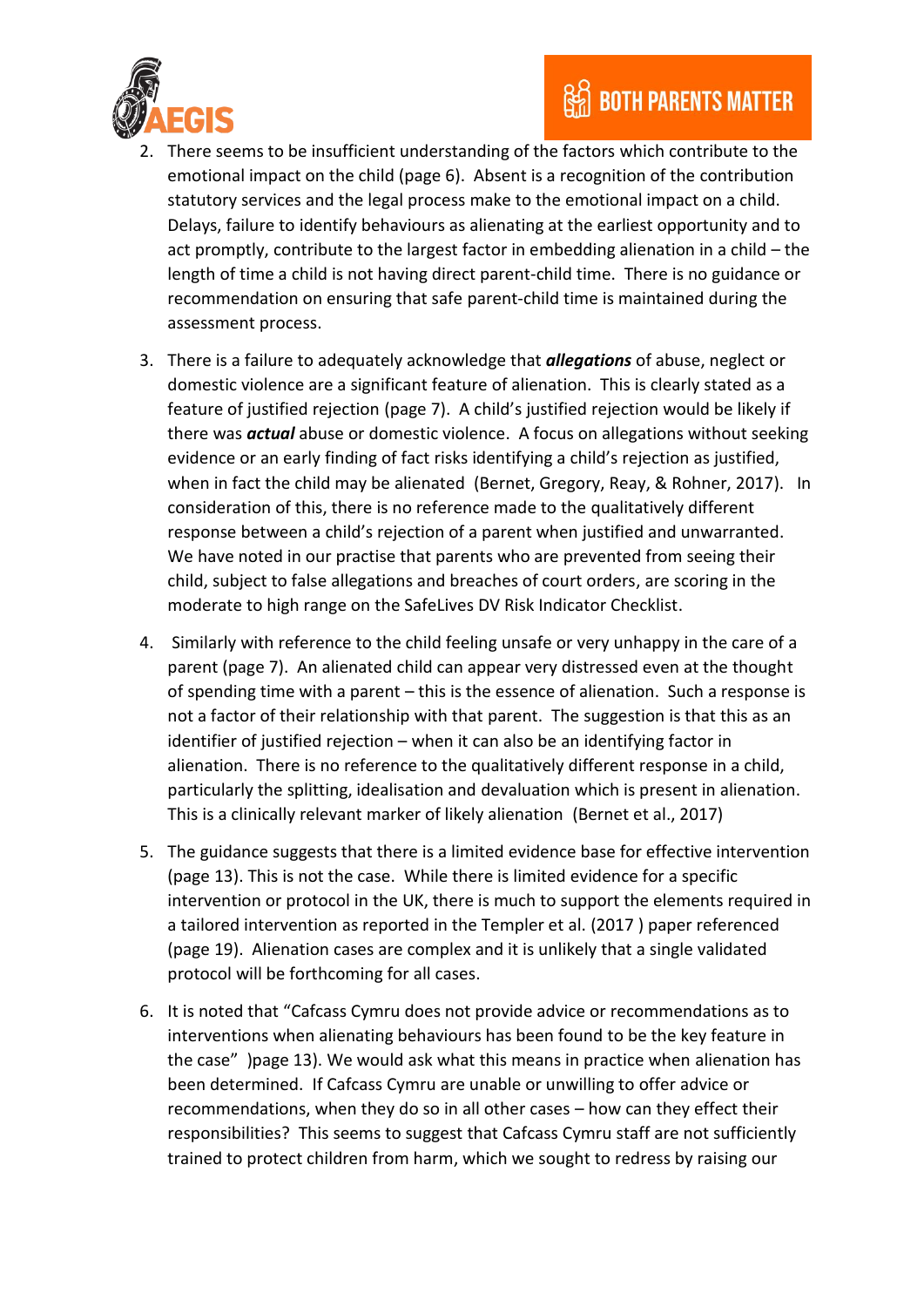

petition. We would like reassurances on how Cafcass Cymru intend to address this issue in order that they can fulfil their statutory responsibilities.

- 7. There is insufficient acknowledgement of the impact of unwarranted and inappropriate influence and the likely discrepancy between a child's expressed views and their suppressed or influenced views. "The child's views should be reported directly, using their own words where possible, to bring this to life for the parents and court" (page 19). The child's views need to be clearly set within their individual context and experience, and need to be interpreted in light of this. There is an absence of understanding of children's behaviour around lying firmly established in the empirical evidence, particularly their willingness to lie in order not to upset someone they care about (Warneken & Orlins, 2015).
- 8. There is a lack of explanation in regards to how Cafcass Cymru will determine whether alienation "is so deeply entrenched that reintroducing time with the other parent (or 'forcing') a child against their expressed wishes would be very harmful" (page 20). While there is an indication that this will be undertaken on a case-by case basis (page 24), we remain concerned that practitioners have insufficient knowledge to carry out such a nuanced assessment. There is much evidence from practitioners who reintroduce children to a parent they profess to hate or fear, that distress is minimal, short-lived and far outweighed by the benefits of a continued loving, supportive parent-child relationship. It is the responsibility of a parent, or those with parental responsibility, to sometimes over-ride the expressed wishes of a child where it is clearly in the benefit of a child. It would not be acceptable for a child's refusal to attend school, or attend medical appointments to remain unchallenged or conceded to. We suggest that where all the evidence suggests that a child benefits from the involvement of two loving, caring, involved parents in their life, it would be unwise to give undue weight to a child's expressed views when these are clearly the result of alienation.

#### **Does it adequately address the issues that you raised?**

In petition P-05-751 we proposed that the Welsh Government:

- Recognise 'Parental Alienation' as emotional abuse of children
- Commission and fund mandatory training for professionals including Social Work and Cafcass Cymru staff, in recognising Parental Alienation including pathways to protect children from harm.
- Establish and fund a national campaign to inform children and families about Parental Alienation and the harm that it causes.
- Place a duty on Welsh Ministers to act to protect children from abuse and harm where Parental Alienation has been identified.